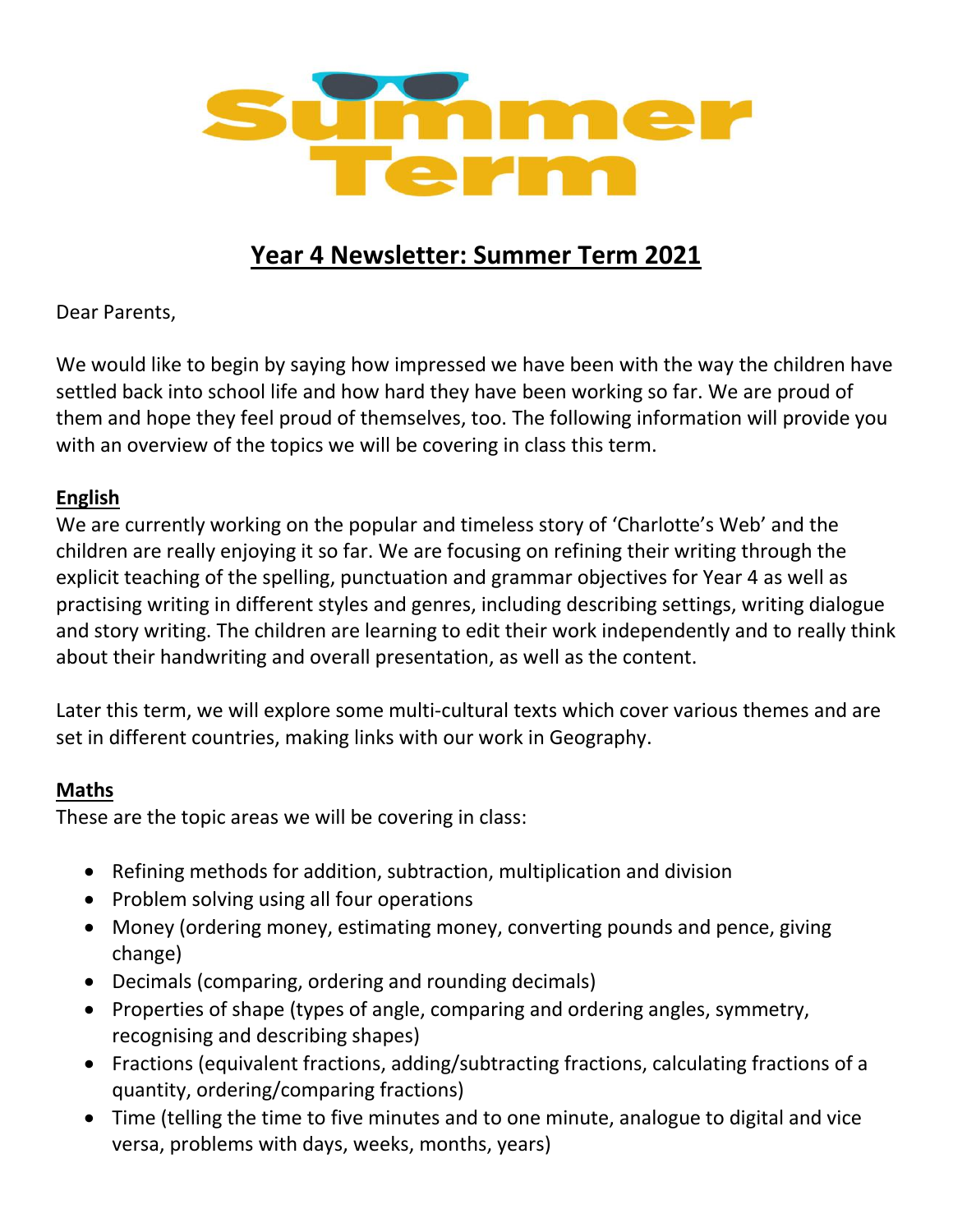### **Science**

This term in Science, we will be studying the topics 'Living things and habitats' and 'Animals including humans'.

### **Geography**

Our Geography topic is called 'Around the World'. The children will learn to use atlases and maps to identify and locate climate zones, geographical features such as rivers, deserts and mountains. We will locate countries and continents, including studying the Arctic, Antarctic and the Tropics.

After half-term, we will compare Bromley with a contrasting UK locality.

### **Music**

The children will be exploring styles of music from around the world, composition and music appreciation, learning to read some musical notes and playing rhythms with hands, cups and various musical instruments.

### **French**

In French the children will: recap numbers 1-30 and learn the numbers up to 60, revise days of the week and months of the year, learn to tell the time, learn how to express our likes and dislikes regarding leisure activities, describe the weather and learn some of the vocabulary required for shopping for food.

# **PE**

# **PE will take place on Monday and Thursday for 4MC and Tuesday and Thursday for 4W.**

Please ensure your child's hair is tied back and their earrings are covered or removed. We will be developing our skills and techniques in rounders, athletics and cricket.

### **RE**

Judaism: Rites of Passage. Christianity: Prayer and Worship

### **PSHE**

Relationships and Health Education

### **Times Tables**

This term, the children will be completing a Government Multiplication check. We would really appreciate your help and support with helping your child to learn their tables off by heart. The National Curriculum specifies that pupils should be able to recall the multiplication tables up to and including 12 x 12 by the end of Year Four. It is essential for future success in mathematics.